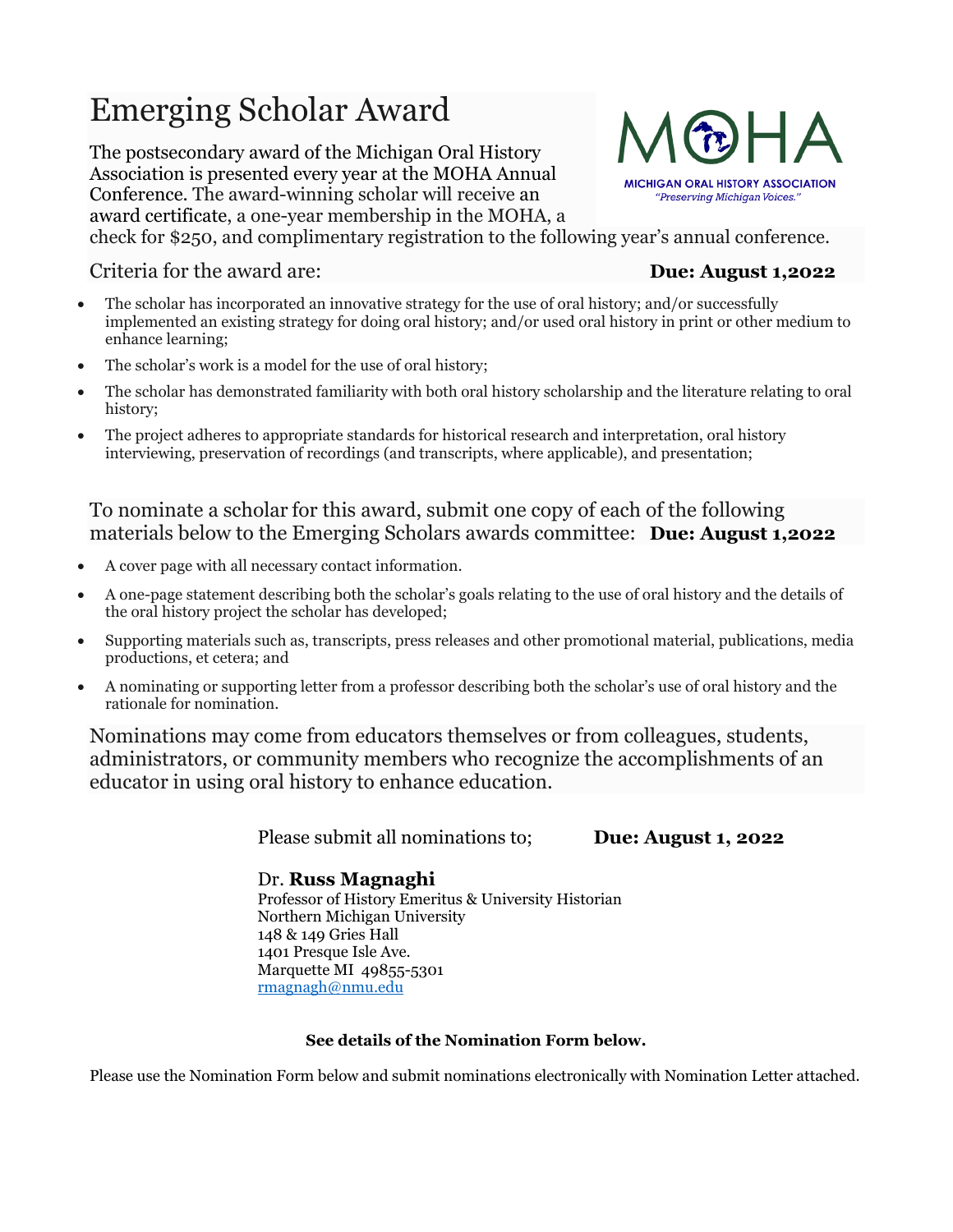| <b>Emerging Scholar Award</b><br>Nomination Form Due: August 1, 2022<br><b>Cover Page</b>            |  | MWHA<br><b>MICHIGAN ORAL HISTORY ASSOCIATION</b><br>"Preserving Michigan Voices." |  |
|------------------------------------------------------------------------------------------------------|--|-----------------------------------------------------------------------------------|--|
|                                                                                                      |  |                                                                                   |  |
|                                                                                                      |  |                                                                                   |  |
| Scholar's Address ________________________________City ____________________Zip Code ________________ |  |                                                                                   |  |
|                                                                                                      |  |                                                                                   |  |
|                                                                                                      |  | Title                                                                             |  |
|                                                                                                      |  |                                                                                   |  |
| Mailing Address _________________________________City ____________________Zip Code ________          |  |                                                                                   |  |
|                                                                                                      |  |                                                                                   |  |

## Emerging Scholar Award

• A one-page statement describing both the scholar's goals relating to the use of oral history and the details of the oral history project the scholar has developed;



**Click to Attach Statement**

Statement Attached